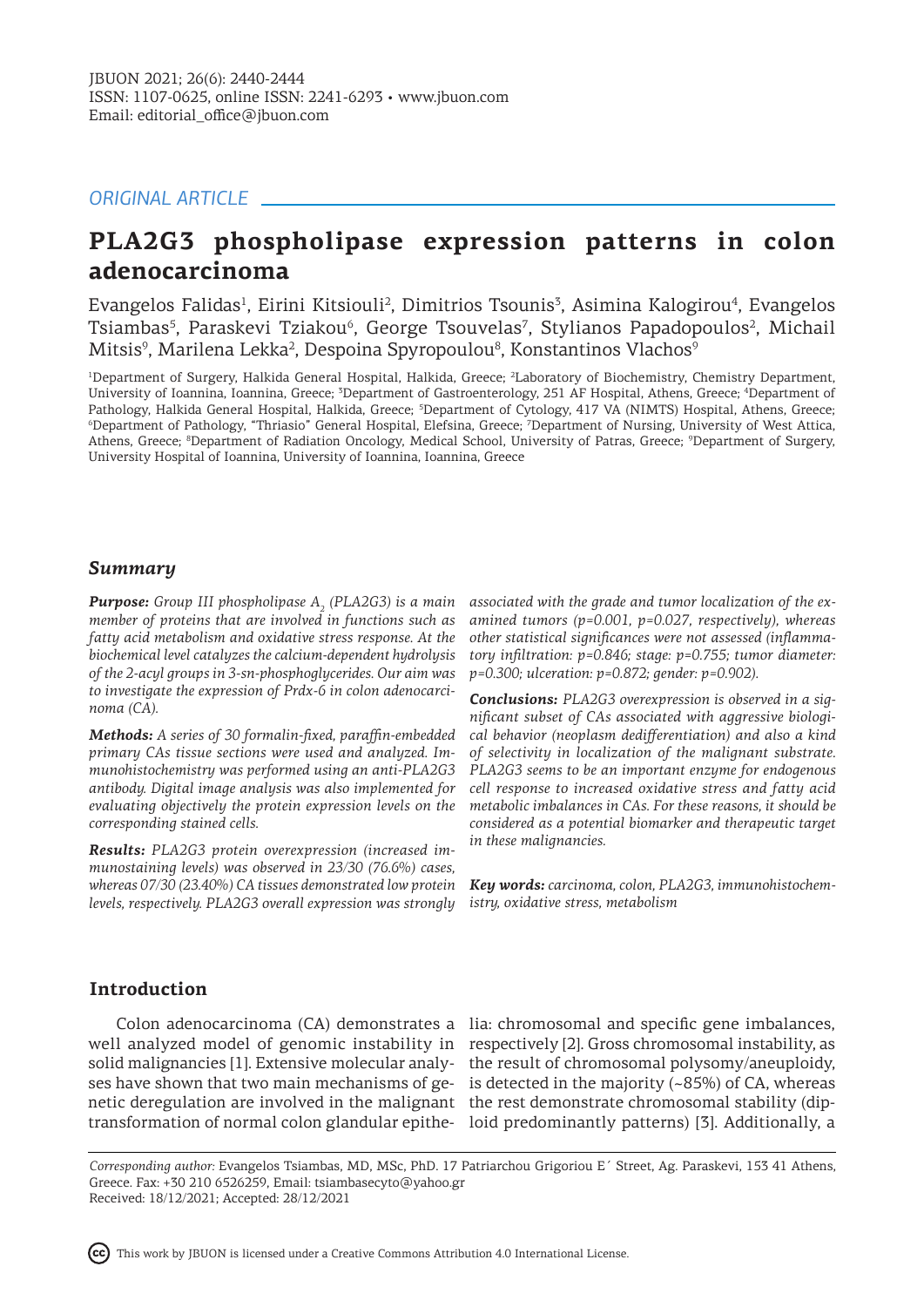subset of patients with CA is characterized by a complex genetic signature and molecular heterogeneity due to a combination of these mechanisms [4,5].

Focused on biochemical and metabolic deregulations that occur in the intra-cellular microenvironment during the carcinogenetic process, elevated oxidative stress is a crucial event [6]. Interestingly, the role of aberrant  $\rm H_2O_2$  inta-cellular concentration is critical, leading to enhanced oxidative stress, motivating also redox signaling pathways [7,8]. Furthermore, abnormal fatty acid and lysophospholipids metabolism due to specific genes' alterations is related with increased risk for epithelial neoplastic transformation, as experimental studies showed regarding primary melanoma [9]. Concerning molecules that regulate these metabolic procedures, secretory phospholipases are most important. These enzymes regulate biochemical and metabolic pathways in the intra-cellular micro-environment by catalytically hydrolyzing fatty acids in order arachidonic and lysophosphatidic acids to be released. This activity is normally detected in a variety of cells and functions of epididymal sperm maturation and fer-

tility [10]. Among them, secretory phospholipase  $\text{A}_\text{2}\text{ (sPLA2)}$  gene (PLA2G10 gene band: 16p13.12) encodes for the corresponding protein implicated in biochemical reactions including insulin metabolism, atherosclerosis and response to inflammation. Focused on its last role, sPLA2 acts as a regulator of proximal and also distal reactions in the inflammatory pathways [11]. Besides sPLA2, Group III phospholipase  $A<sub>2</sub>$  (PLA2G3) -encoded by the corresponding gene (22q12.2) - is under investigation in carcinomas, including CA rise and progression [12]. In the current study we explored the role of PLA2G3 protein expression patterns in a series of CAs.

### **Methods**

#### *Study group*

For the purposes of our study, 30 archival, for¬malinfixed and paraffin-embedded tissue specimens of histologically confirmed primary CAs were used. The hospital ethics committee consented to the use of these tissues in the Department of Pathology, Halkida General Hospital, Greece, for research purposes, according to World Medical Association Declaration of Helsinki guidelines.

**Table 1.** Clinicopathological parameters and total PLA2G3 expression results

| Clinicopathological parameters |              | PLA2G3       |            | p value |
|--------------------------------|--------------|--------------|------------|---------|
| $CAS (n=30)$                   | n(%)         | OE           | LE         |         |
|                                |              | 23/30        | 07/30      |         |
|                                |              | $(76.6\%)$   | $(23.4\%)$ |         |
| Gender                         |              |              |            | 0.902   |
| Male                           | 15/30 (50)   | 12/30(40)    | 3/30(9.9)  |         |
| Female                         | 15/30 (50)   | 11/30(36.6)  | 4/30(13.3) |         |
| Grade                          |              |              |            | 0.001   |
| Ι                              | 1/30(3.3)    | 0/30(0)      | 1/30(3.3)  |         |
| $_{\rm II}$                    | 22/30 (73.3) | 16/30(33)    | 6/30(19.8) |         |
| III                            | 7/30(23.3)   | 7/30(23.3)   | 0/30(0)    |         |
| Stage                          |              |              |            | 0.755   |
| Ι                              | 3/30(10)     | 2/30(6.6)    | 1/30(3.3)  |         |
| $_{\rm II}$                    | 13/30 (43.3) | 9/30(30)     | 4/30(13.3) |         |
| III                            | 10/30 (33.3) | 9/30(30)     | 1/30(3.3)  |         |
| IV                             | 4/30(13.3)   | 3/30(9.9)    | 1/30(3.3)  |         |
| Anatomical location            |              |              |            | 0.027   |
| Sigmoid-Rectum                 | 21/30(70)    | 15/30 (50)   | 6/30(19.8) |         |
| Ascending-Caecum               | 9/30(30)     | 8/30(26.4.8) | 1/30(3.3)  |         |
| Inflammatory infiltration      |              |              |            | 0.846   |
| Yes                            | 25/30 (83.5) | 19/30 (62.7) | 6/30(19.8) |         |
| No                             | 5/30(16.7)   | 4/30(13.2)   | 1/30(3.3)  |         |
| Ulceration                     |              |              |            | 0.872   |
| Yes                            | 5/30(16.5)   | 4/30(13.2)   | 1/30(3.3)  |         |
| No                             | 25/30 (83.5) | 19/30 (62.7) | 6/30(19.8) |         |

CAs: colon adenocarcinomas, PLA2G3: Group III phospholipase A<sub>2</sub>, OE: overexpression ( high/moderate expression) staining intensity values ≤132at stained cells, LE: low expression staining intensity values >142 at ≤161 at stained cells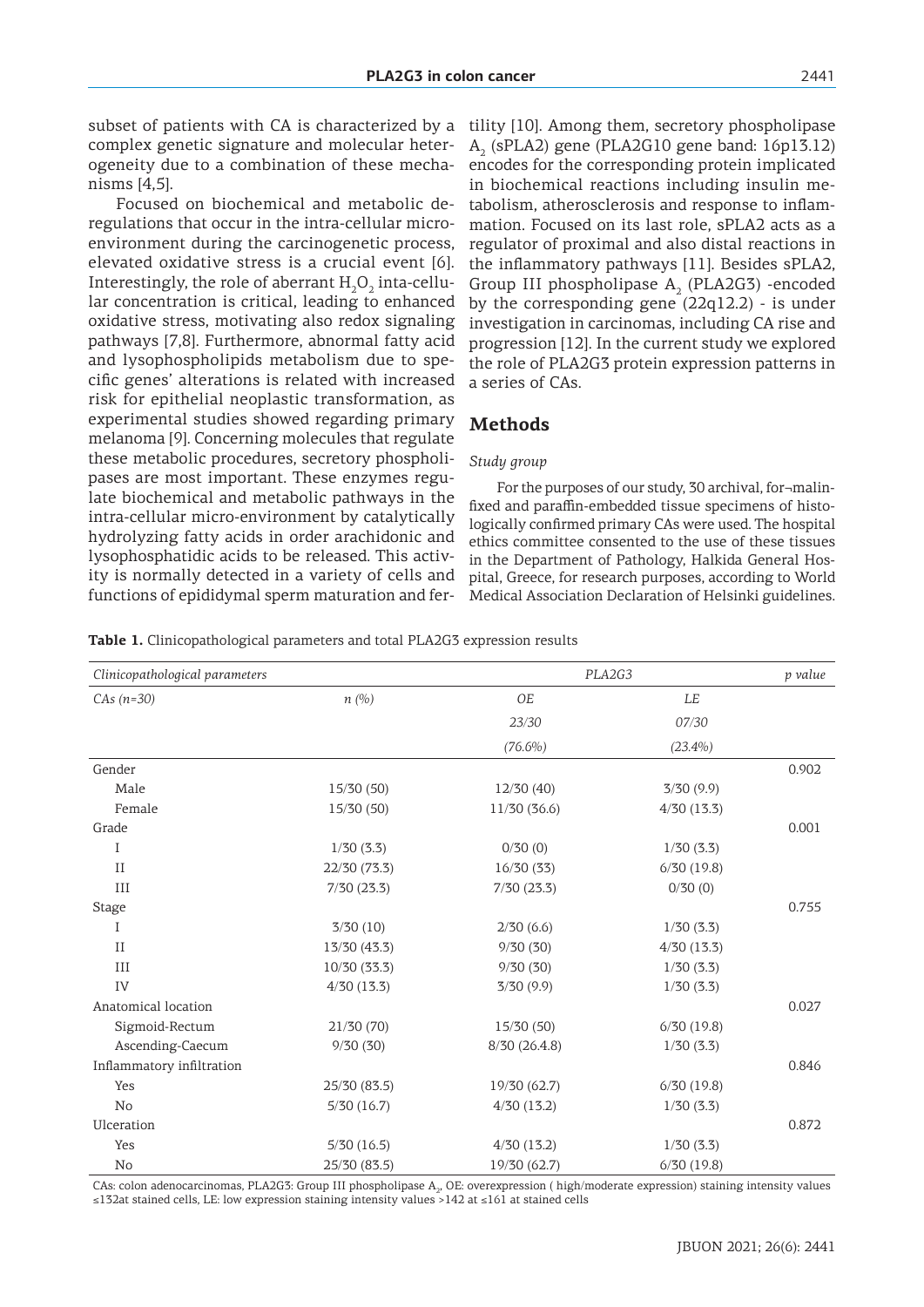The tissue samples were fixed in 10% neutral-buffered formalin. Hematoxylin and eosin (H&E)-stained slides of the cor¬responding samples were reviewed for establishing the corresponding histopathological diagnoses. All lesions were classified according to the histological typing and staging criteria of World Health Organization (WHO) digestive system tumors classification [13]. Clinicopathological data of the examined cases are demonstrated in Table 1.

#### *Antibodies and immunohistochemistry assay (IHC)*

We selected and applied the rabbit polynoclonal anti-PLA2G3 antibody (ab62197, Abcam, USA; dilution 2.5μg/ml). IHC protocol for the antigen detection was carried out on a 3 μm-thick paraffin sections of the current blocks. Tissue sections initially deparaf¬finized in xylene and rehydrated via graded ethanol – were immunostained according to the EN Vision<sup>+</sup> (DAKO, Denmark) assay using an automated staining system (I 6000 - Biogenex, CA, USA) and according to the corresponding antibodies manufacturer's instruc¬tions. This specific assay is based on a soluble, dextran-polymer system preventing endogenous biotin reaction and increasing the quality of the stained slides. Briefly, the sections, after peroxidase blocking, were incubated with primary antibody for 30 min at room temperature and then incubated with Horseradish peroxidase labeled polymer-HRP LP for 30 min. A wash with TBS was performed. The antigen-antibody reaction was visualized using 3-3, diaminobenzidine tetrahydrocloride (DAB) as a chromogen substrate (8 min at room temperature). Finally, the tissue sections were slightly counterstained with hematoxylin for 30 sec, dehydrated and mounted. For negative control slides, the primary antibodies were omitted. Focal or diffuse cytoplasmic/membranous staining pattern was considered to be acceptable for the marker. Normal colon epithelia tissue sections demonstrating PLA2G3 expression were used as positive markers for its immunostaining pattern, according to antibody manufacturer's instructions (Figure 1a).

#### *Digital image analysis assay (DIA)*

PLA2G3 protein expression levels were evaluated quantitatively by measuring the corresponding staining intensity levels (densitometry analysis) in the stained malignant cells. We performed DIA using a semi-automated system (hardware: Microscope CX-31, Olympus, Melville, NY, USA, Digital camera, Sony, Tokyo, Jp; Windows XP/NIS-Elements Software AR v3.0, Nikon Corp, Tokyo, Japan). Areas of interest per tissue section were identified (5 optical fields at ×400 magnification) and filed in a digital database as snapshots. Measurements were performed by implementing a specific macro (cytoplasmic and membrane expression for tumor cells, according to manufacturer's datasheet). Based on an algorithm, normal tissue sections (control) were measured independently and compared to the corresponding values in malignant tissue sections. A broad spectrum of continuous grey scale values (0-255) at the RedGreenBlue (RGB) analysis was available for discriminating different protein expression levels (Figure 1b). Immunostaining intensity values decreasing to 0 represent a progressive overexpression of the marker, whereas values increasing to 255 show a progressive loss of its staining intensity. Total results and DIA values are demonstrated in Table 1.

### *Statistics*

For statistical analyses, descriptive and inferential techniques were applied. Quantitative variables were presented as mean ± standard deviation, while the qualitative variables were presented in frequency tables. To evaluate the relationship between qualitative and quantitative variables, due to the small number of subjects in each group, the non-parametric Mann-Whitney U test and Kruskall-Wallis test were applied. To evaluate the relationship between independent qualitative variables, where appropriate, the control  $x^2$  for linear trend and the control of Fisher were applied. Statistical significance (p) was evaluated in pairs and differences < 0.05 were considered statistically significant. Total IHC results and differences (p values) are described in Table 1.



**Figure 1.** Group III phospholipase  $A_2$  (PLA2G3) protein expression in a colon adenocarcinoma tissue section. **a:** High expression staining intensity level (diffuse cytoplasmic/membranous staining pattern; anti- PLA2G3 antibody, DAB stain, original magnification: 400×). **b:** PLA2G3 protein digital image expression analysis in colon adenocarcinoma. Progressive measurements in three stages: red/green areas represent different levels of protein expression as staining intensity values (diffuse cytoplasmic staining pattern; anti- PLA2G3, DAB stain, original magnification: 400×).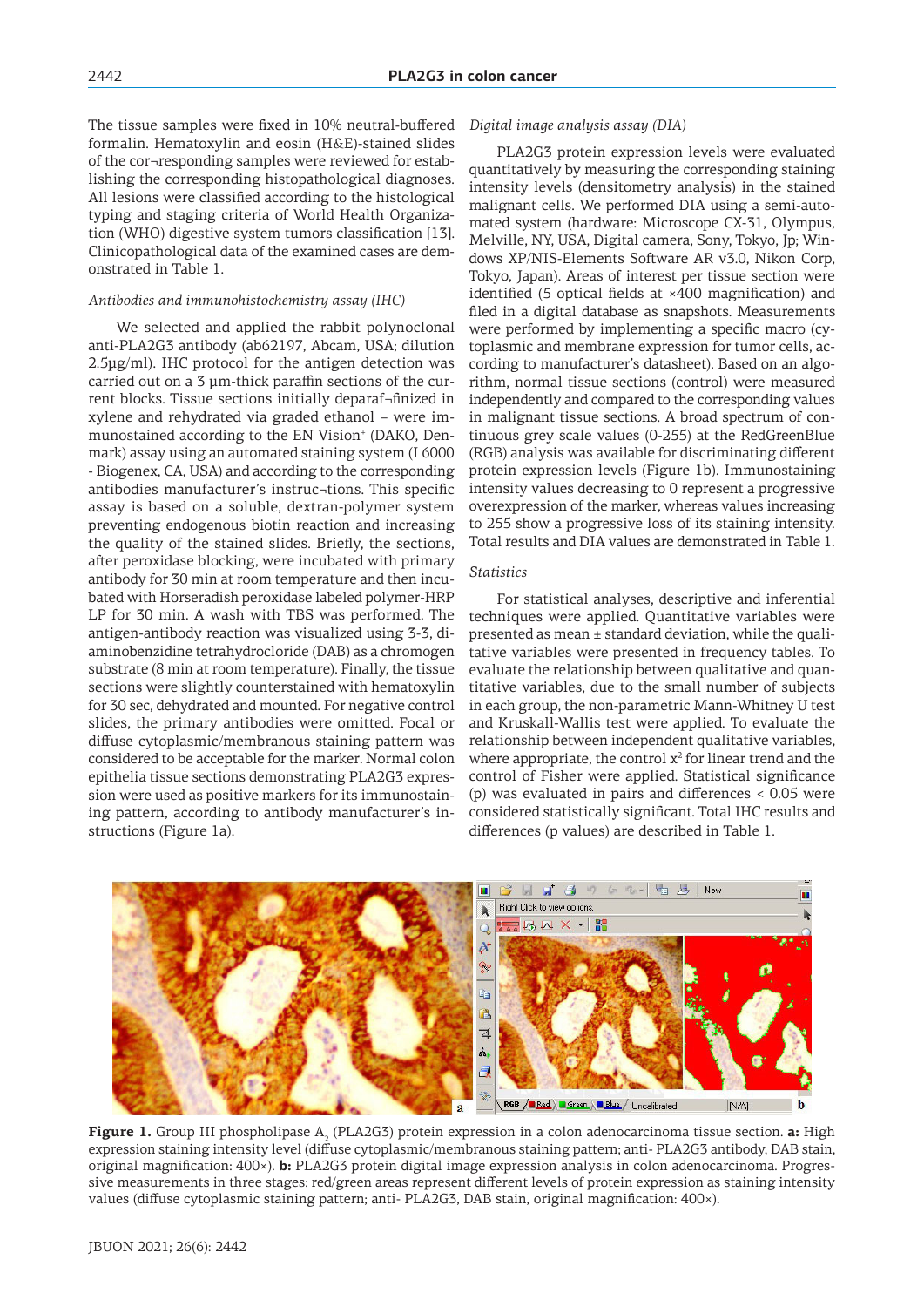According to digital expression analysis, the examined immunostained CA tissue sections demonstrated different expression levels of PLA2G3 marker. PLA2G3 protein overexpression (increased immunostaining levels: moderate and high) was detected in 23/30 (76.6%) cases, whereas 07/30 (23.40%) CA tissues demonstrated low protein levels. PLA2G3 overall expression was strongly associated with the grade and tumor localization of the examined tumors (p=0.001, p=0.027, respectively). Interestingly, a progressive overexpression was observed from stage I/II to stage III cases. Concerning the influence of PLA2G3 expression in the other clinico-pathological parameters, statistical significances were not assessed (inflammatory infiltration: p=0.846; stage: p=0.755; tumor diameter: p=0.300; ulceration: p=0.872; gender: p=0.902).

### **Discussion**

PLA2G3 is a main member of proteins that are involved in functions such as fatty acid metabolism and oxidative stress response. At the biochemical level it catalyzes the calcium-dependent hydrolysis of the 2-acyl groups in 3-sn-phosphoglycerides [14]. Interestingly, an extensive cDNA-based cloning and coding analysis for human group III sPLA(2) has identified structural and functional similarities in mammalian secretions and venom released by invertebrates -such as bees and scorpions [15]. Furthermore, the study group revealed that PLA2G3 is a Ca (2+)-dependent enzyme showing an 11-fold preference for phosphatidylglycerol over phosphatidylcholine and optimal activity at pH 8. It is also known that PLA2G3 and fibroblast prostaglandin synthase promote mast cell maturation and function by activating a mast cell-fibroblast - dependent paracrine axis [16]. A lipid-driven PLA2G3-L-PGDS-DP1 loop that drives mast cell maturation has been also reported as an alternative mast cell maturation mechanism correlated with anaphylaxis phenomenon [17]. For this reason, PLA2G3 is involved in various pathophysiological events including allergic type reactions [18]. Concerning the PLA2G3 aberrant expression in nonneoplastic diseases, there are important published data that show a strong relation between PLA2G3 gene silencing and Alzheimer's disease as a result of neuronal damage induced by oxidative stress at free radical-generating xanthine/xanthine oxidase (X-XOD) system [19].

In the current study we explored the role of PLA2G3 expression in CA. We observed a significant impact of the molecule in the grade of the

examined tumors and selectivity in localization of the malignant substrate. PLA2G3 aberrant expression has been already found to be correlated with survival rates and metastatic potential modifying also chemo-sensitization in solid malignancies like ovarian cancer [20]. Focused on PLA2G3 deregulation in colon neoplastic and non-neoplastic lesions, lipidomics-based analyses reported important proinflammatory/pro-tumorigenic lysophosholipids production combined with upregulation of colonprotective fatty acids and oxygenated metabolites [21] Aberrant secreted sPLA2-III expression were detected in inflammatory (colitis) and also in CAs, revealing a progressive mechanism of fatty acid metabolism alterations. Another study analyzed a series of sporadic CAs by implementing a combination of quantitative PCR and immunohistochemistry. Overexpression of PLA2G3 protein in CA tissues was correlated to increased metastatic potential (lymph node-positivity) demonstrating differences regarding the anatomic localization [22]. Interestingly, genetic variability analyses of fatty acid metabolism-related genes reveal significant results regarding specific genetic signatures among patients with CAs. A study group identified that hydroxyprostaglandin dehydrogenase 15-(NAD) (HPGD), phospholipase A2 group VI (PLA2G6) and transient receptor potential vanilloid 3 were related with a high risk for CA, whereas prostaglandin E receptor 2 (PTGER2) was associated with lower risk. Similarly, HPGD AGGAG and PLA2G3 CT haplotypes are associated with a high risk for CA [23]. In addition, single nucleotide polymorphisms (SNPs) in fatty acid metabolism genes such as SNP rs12299484 are correlated to high risk for colon carcinogenesis [24].

In conclusion, PLA2G3 overexpression is observed in a significant subset of CAs associated with aggressive biological behavior (neoplasm dedifferentiation) and also a kind of selectivity in localization of the malignant substrate. PLA2G3 seems to be an important enzyme for endogenous cell response to increased oxidative stress and fatty acid metabolic imbalances in CAs. For these reasons, it should be considered a potential biomarker and therapeutic target in these malignancies. Further protein and molecular studies based on the molecule's deregulation mechanisms in cancerous and non-cancerous colon epithelia could reveal unexplored intra-cellular pathways regarding cell responses to oxidative damages in a variety of carcinomas combined with other critical enzymes, such as Peroxiredoxin 6 (PRDX6) [25].

### **Conflict of interests**

The authors declare no conflict of interests.